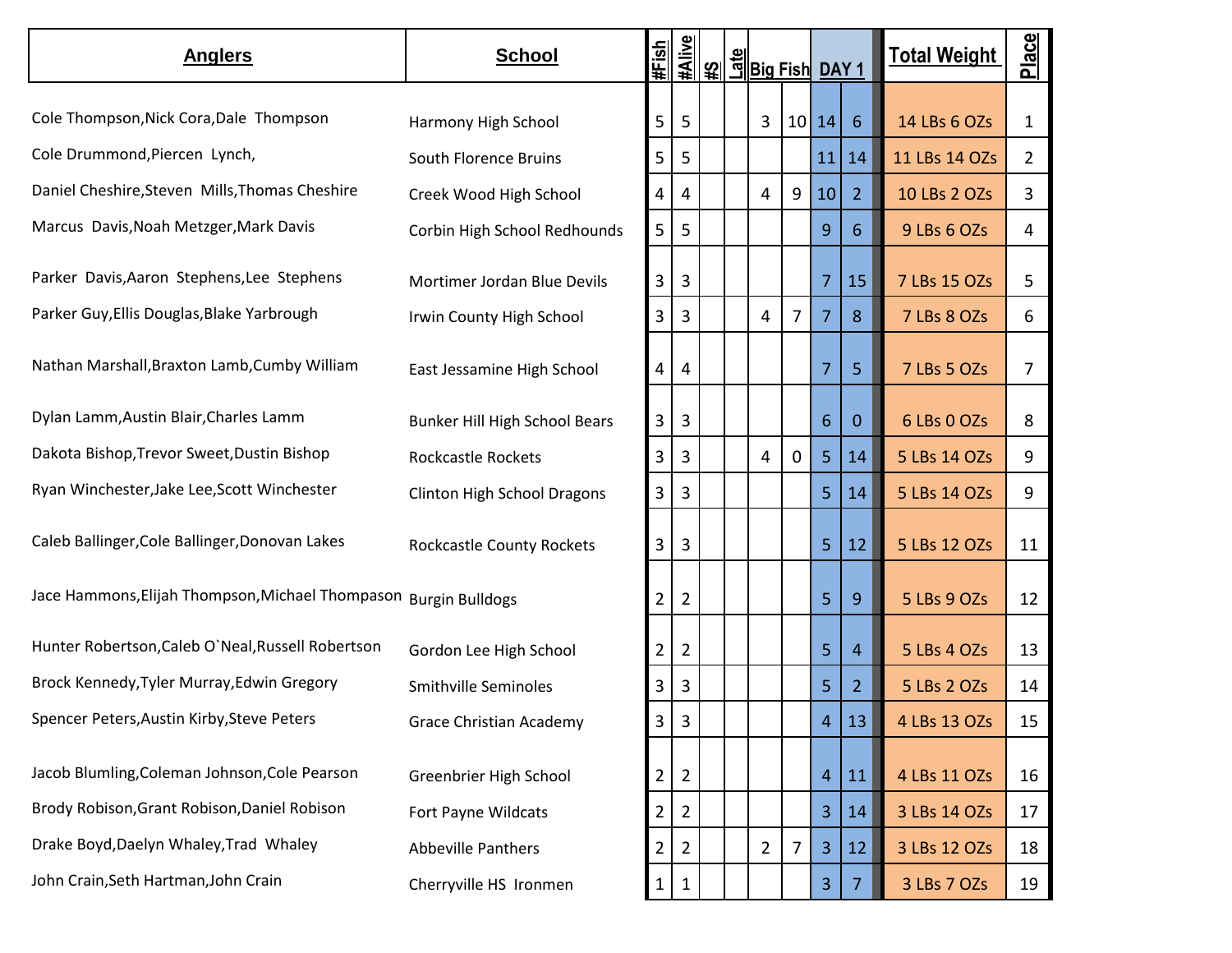Logan Martin, Kyler Petrey, Gerald Lewis South Laurel Cardinals Hunter Harrison, Oakley Connor, Ronnie Harrison Travelers Rest High School Donald Curtis, James Burton, Donald Curtis Pulaski Maroons Jonathan Carroll, Dillan Carroll, John Carroll Campbell County High School Parker Humber, Parker Humber, Tracy Humber Caledonia Confederates Griffin White, Kyle Vericella, Josh White Fort Pierce Central Cobras Sean Walker Lee, Elijah Castleberry, David Lee Forsyth Central High School Grant Ledford, Isaac Colwell, Weyman Ledford Gilmer High School Eli Cook, Hunter Sumpter, Hc Sumpter Sumpter Southwestern High School Wilson Rickenbaker,Jacob Forrester,Chad Rickenbaker Travelers Rest High School 1 1 1 5 1 LBs 5 OZs 29 Nate Burkett, Brandon Jones, William Smith Stratford Hs Knights

Matthew Roberts, Richard Cornett, Terry Roberts Perry County Central HS Will Blankenship,Brandon Huntzinger,Troy Blankenship **Madison Central Bass Anglers** 6 LBs 0 LBs 0 Madison Central Bass Anglers 32

Jeremy Elliott,Jordan Elliott,Brian Elliott Corbin Redhounds

Morgan Miracle, Logan Miracle, Gillis Miracle Garrard County Golden Lions Allen Mullins, Colton Noel, Dale Mullins Calloway County Lakers

Stephen Soileau, Logan Parisciani, Robert Soileau Harmony Hs Longhorns Noah Howard,Brady Trueheart,Brian Howard South Granville Hs Vikings

Dylan Hayes, Garrett Hayes, James Hayes North Murray Hs Mountaineer

Tyler Dunn, Matthew Shrewsbury, Mark Williamson Beddingfield High School

| $\overline{2}$ | $\overline{2}$ |              |  | 3              | $\overline{7}$ | 3 LBs 7 OZs  | 19 |
|----------------|----------------|--------------|--|----------------|----------------|--------------|----|
| $\mathbf{1}$   | $\mathbf{1}$   |              |  | $\overline{2}$ | 9              | 2 LBs 9 OZs  | 21 |
| $\overline{2}$ | $\overline{2}$ |              |  | $\overline{2}$ | 9              | 2 LBs 9 OZs  | 21 |
| 1              | 1              |              |  | $\overline{2}$ | 3              | 2 LBs 3 OZs  | 23 |
| 1              | 1              |              |  | $\overline{2}$ | 3              | 2 LBs 3 OZs  | 23 |
| 1              | 1              |              |  | $\mathbf{1}$   | 14             | 1 LBs 14 OZs | 25 |
| $\mathbf{1}$   | $\mathbf{1}$   |              |  | $\overline{1}$ | 9              | 1 LBs 9 OZs  | 26 |
| 1              | $\mathbf{1}$   |              |  | $\overline{1}$ | 7              | 1 LBs 7 OZs  | 27 |
| $\mathbf{1}$   | 1              | 1            |  | $\overline{1}$ | 6              | 1 LBs 6 OZs  | 28 |
| $\mathbf{1}$   | $\mathbf{1}$   |              |  | $\mathbf{1}$   | 5              | 1 LBs 5 OZs  | 29 |
| $\mathbf{1}$   | $\mathbf{1}$   | $\mathbf{1}$ |  | $\overline{0}$ | 15             | 0 LBs 15 OZs | 30 |
| $\mathbf{1}$   | $\mathbf{1}$   | $\mathbf{1}$ |  |                | 12             | 0 LBs 12 OZs | 31 |
|                |                |              |  |                |                | 0 LBs 0 OZs  | 32 |
|                |                |              |  |                |                | 0 LBs 0 OZs  | 32 |
|                |                |              |  |                |                | 0 LBs 0 OZs  | 32 |
|                |                |              |  |                |                | 0 LBs 0 OZs  | 32 |
|                |                |              |  |                |                | 0 LBs 0 OZs  | 32 |
|                |                |              |  |                |                | 0 LBs 0 OZs  | 32 |
|                |                |              |  |                |                | 0 LBs 0 OZs  | 32 |
|                |                |              |  |                |                | 0 LBs 0 OZs  | 32 |